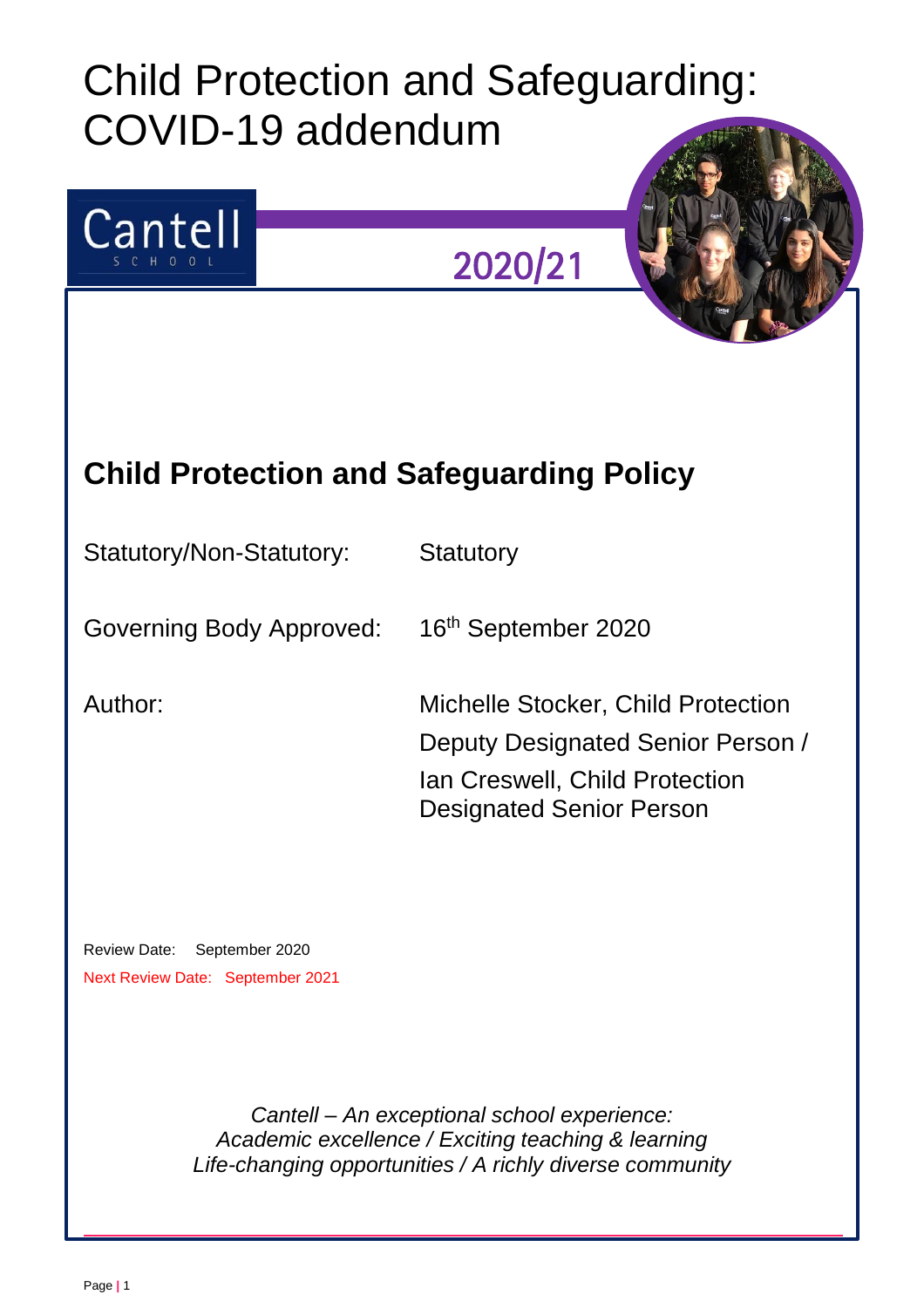## **Contents**

# <span id="page-1-0"></span>**Important contacts**

| <b>ROLE</b>                                                                            | <b>NAME</b>                                                                                           | <b>CONTACT DETAILS</b>         |
|----------------------------------------------------------------------------------------|-------------------------------------------------------------------------------------------------------|--------------------------------|
| Designated safeguarding lead<br>(DSL)                                                  | Ian Creswell (Deputy Head)                                                                            | lan.creswell@cantell.co.uk     |
|                                                                                        |                                                                                                       | 023 80 323 111 ext. 237        |
| Deputy DSL                                                                             | Michelle Stocker (Safeguarding<br>Lead)                                                               | Michelle.stocker@cantell.co.uk |
|                                                                                        |                                                                                                       | 023 80 323 111 ext. 250        |
| Designated member of senior<br>leadership team if DSL (and<br>deputy) can't be on site | This will be on a rota system and<br>detailed publish and emailed to<br>staff in a case by case basis |                                |
|                                                                                        |                                                                                                       |                                |
| Headteacher                                                                            | <b>Harry Kutty</b>                                                                                    | Head@cantell.co.uk             |
|                                                                                        |                                                                                                       |                                |
| Local authority designated                                                             |                                                                                                       |                                |
| officer (LADO)                                                                         |                                                                                                       |                                |
| Chair of governors                                                                     | Glynis Alexander                                                                                      |                                |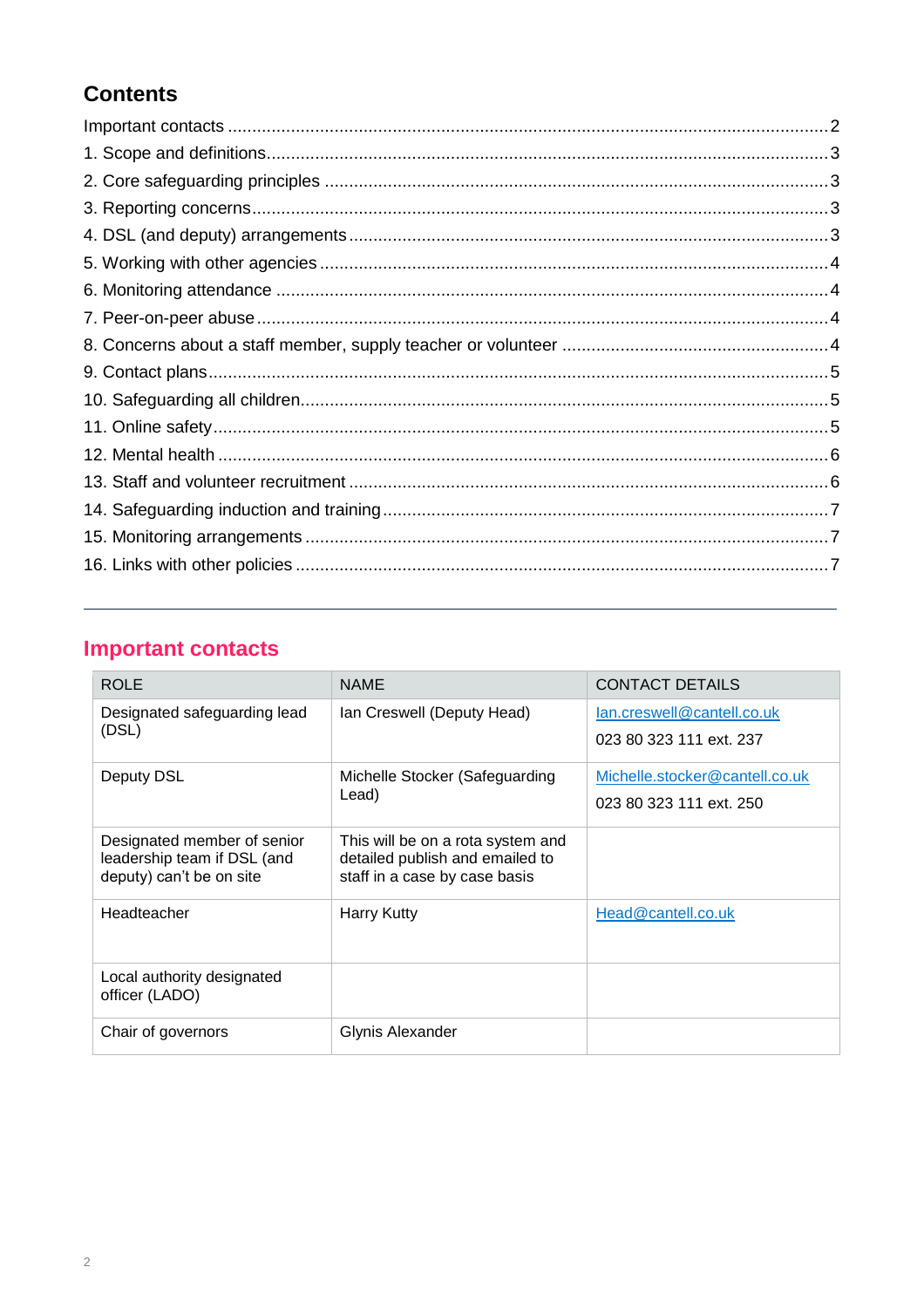## <span id="page-2-0"></span>**1. Scope and definitions**

This addendum applies from the start of the autumn term 2020.

It sets out changes to our normal child protection policy in light of coronavirus, and should be read in conjunction with that policy. Unless covered here, our normal child protection policy continues to apply.

This addendum is subject to change, in response to any new or updated guidance the government may publish. We will keep it under review as set out in section 15 below.

In this addendum, where we refer to measures to protect pupils who are at home, this means those who are learning at home for reasons to do with coronavirus – for example, due to clinical and/or public health advice, such as if there's a local lockdown or if they need to self-isolate.

In this addendum, where we refer to vulnerable children, this means those who:

Are assessed as being in need, including children:

- With a child protection plan
- With a child in need plan
- Looked after by the local authority
- Have an education, health and care (EHC) plan
- Considered vulnerable by the school and/or LA

## <span id="page-2-1"></span>**2. Core safeguarding principles**

We will follow the statutory safeguarding guidance, [Keeping Children Safe in Education.](https://www.gov.uk/government/publications/keeping-children-safe-in-education--2)

We will always have regard for these important safeguarding principles:

- The best interests of children must come first
- $\blacktriangleright$  If anyone has a safeguarding concern about any child, they should act on it immediately
- A designated safeguarding lead (DSL) or deputy should be available at all times (see section 4 for details of our arrangements)
- It's essential that unsuitable people don't enter the school workforce or gain access to children
- Children should continue to be protected when they are online

## <span id="page-2-2"></span>**3. Reporting concerns**

All staff and volunteers must continue to act on any concerns they have about a child immediately. It is still vitally important to do this, both for children at school and those at home.

In the event of a school closure the normal electronic reporting will continue to be in place.

As a reminder, all staff should continue to work with and support children's social workers, where they have one, to help protect vulnerable children.

## <span id="page-2-3"></span>**4. DSL (and deputy) arrangements**

We aim to have a trained DSL or deputy DSL on site wherever possible. Details of all important contacts are listed in the 'Important contacts' section at the start of this addendum.

If our DSL (or deputy) can't be on site, they can be contacted remotely by the details at the start of this policy.

On occasions where there is no DSL or deputy on site, and at Cantell all Year Leaders can deputise this role, a senior leader will take responsibility for co-ordinating safeguarding.

The senior leader will be responsible for liaising with our off-site DSL (or deputy) to make sure they (the senior leader) can: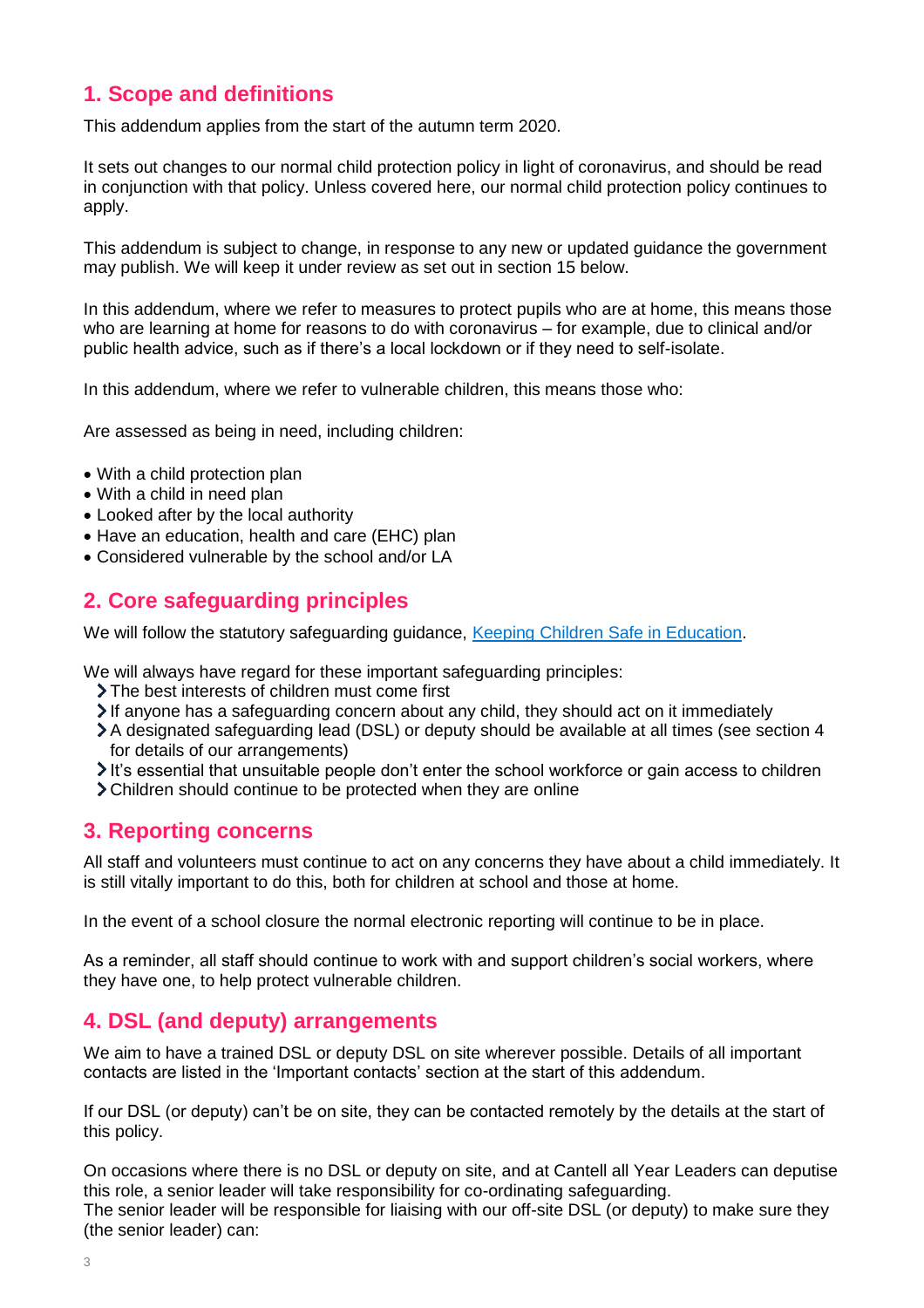- Identify the most vulnerable children in school
- Update and manage access to child protection files, where necessary
- Liaise with children's social workers where they need access to children in need and/or to carry out statutory assessments

## <span id="page-3-0"></span>**5. Working with other agencies**

We will continue to work with children's social care, with virtual school heads for looked-after and previously looked-after children, and with any other relevant safeguarding and welfare partners, to help keep children safe.

We will continue to update this addendum where necessary, to reflect any updated guidance from: **>** Our 3 local safeguarding partners

The local authority, about children with education, health and care (EHC) plans, the local authority designated officer and children's social care, reporting mechanisms, referral thresholds and children in need

## <span id="page-3-1"></span>**6. Monitoring attendance**

We will resume taking our attendance register. We will also follow quidance from the Department for Education on how to record attendance and what data to submit.

All pupils of compulsory school age will be expected to attend school unless a statutory reason applies (for example, the pupil has been granted a leave of absence, is unable to attend because of sickness, is unable to attend because of clinical and/or public health advice, is absent for a necessary religious observance).

Where any child we expect to attend school doesn't attend, or stops attending, we will:

- Follow up on their absence with their parents or carers, the details of which are in the detailed plan below
- Notify their social worker, where they have one

We will make arrangements with parents and carers to make sure we have up-to-date emergency contact details, and additional contact details where possible.

## <span id="page-3-2"></span>**7. Peer-on-peer abuse**

We will continue to follow the principles set out in part 5 of Keeping Children Safe in Education when managing reports and supporting victims of peer-on-peer abuse.

Staff should continue to act on any concerns they have immediately – about both children attending school and those at home.

## <span id="page-3-3"></span>**8. Concerns about a staff member, supply teacher or volunteer**

We will continue to follow the principles set out in part 4 of Keeping Children Safe in Education. Staff should continue to act on any concerns they have immediately – whether those concerns are about staff/supply teachers/volunteers working on site or remotely.

These concerns should be reported to the Head Teacher or Deputy Head Teacher

We will continue to refer adults who have harmed or pose a risk of harm to a child or vulnerable adult to the Disclosure and Barring Service (DBS).

We will continue to refer potential cases of teacher misconduct to the Teaching Regulation Agency.

We will do this using the email address [Misconduct.Teacher@education.gov.uk](mailto:Misconduct.Teacher@education.gov.uk) for the duration of the COVID-19 period, in line with government guidance.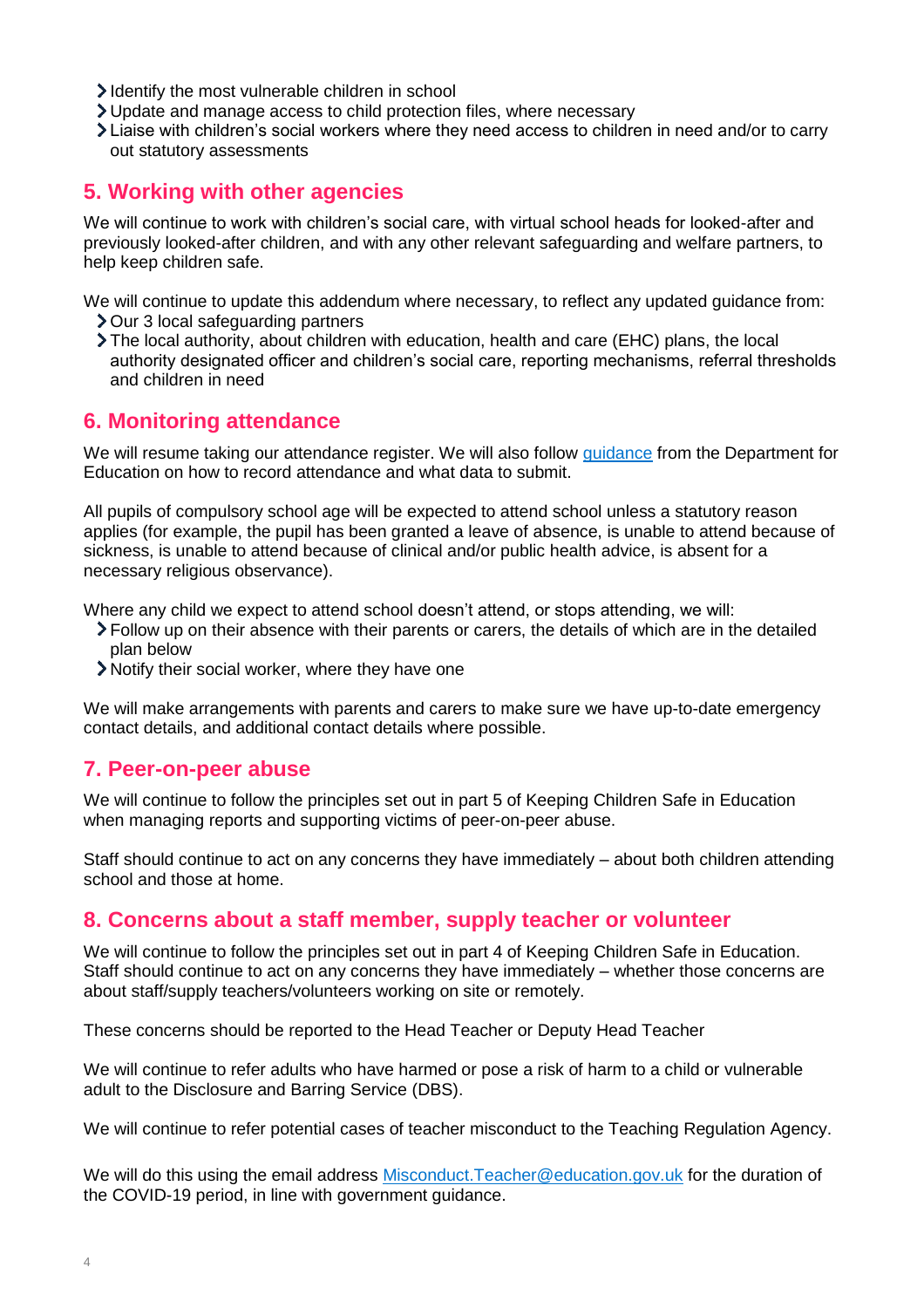## <span id="page-4-0"></span>**9. Contact plans**

We have contact plans for children with a social worker, and other children who we have safeguarding concerns about, for circumstances where the child is at home.

Each child has an individual plan, which sets out:

- $\blacktriangleright$  How often the school will make contact this will be at least once a week
- $\triangleright$  Which staff member(s) will make contact as far as possible, this will be staff who know the family well
- How staff will make contact this will be over the phone, doorstep visits, or a combination of both

We have agreed these plans with children's social care where relevant, and will review them in line with the local situation

If we can't make contact, we will liaise with the relevant authorities

<span id="page-4-1"></span>For details please see the plan below

## **10. Safeguarding all children**

Staff and volunteers are aware that this difficult time potentially puts all children at greater risk.

Staff and volunteers will continue to be alert to any signs of abuse, or effects on pupils' mental health that are also safeguarding concerns, and act on concerns immediately in line with the procedures set out in section 3 above.

#### **10.1 Children returning to school**

The DSL (or deputy) will do all they reasonably can to find out from parents and carers whether there have been any changes regarding welfare, health and wellbeing that they should be aware of before children return.

They will also liaise with the school nurse(s) to gather relevant information about any support provided by school nursing services while children have not been in school.

The DSL (and deputy) will be given time to support staff and children regarding new concerns (and referrals as appropriate) as children return to school.

Staff and volunteers will be alert to any new safeguarding concerns as they see pupils in person.

#### **10.2 Children at home**

The school will maintain contact with children who are at home. Staff will try to speak directly to children at home to help identify any concerns. They will use school phones and devices to make calls home. Or, if necessary they will use personal phones but they will withhold their personal number.

Staff and volunteers will look out for signs like:

- Not completing assigned work or logging on to school systems
- No contact from children or families
- Seeming more withdrawn during any class check-ins or video calls

## <span id="page-4-2"></span>**11. Online safety**

#### **11.1 In school**

We will continue to have appropriate filtering and monitoring systems in place in school.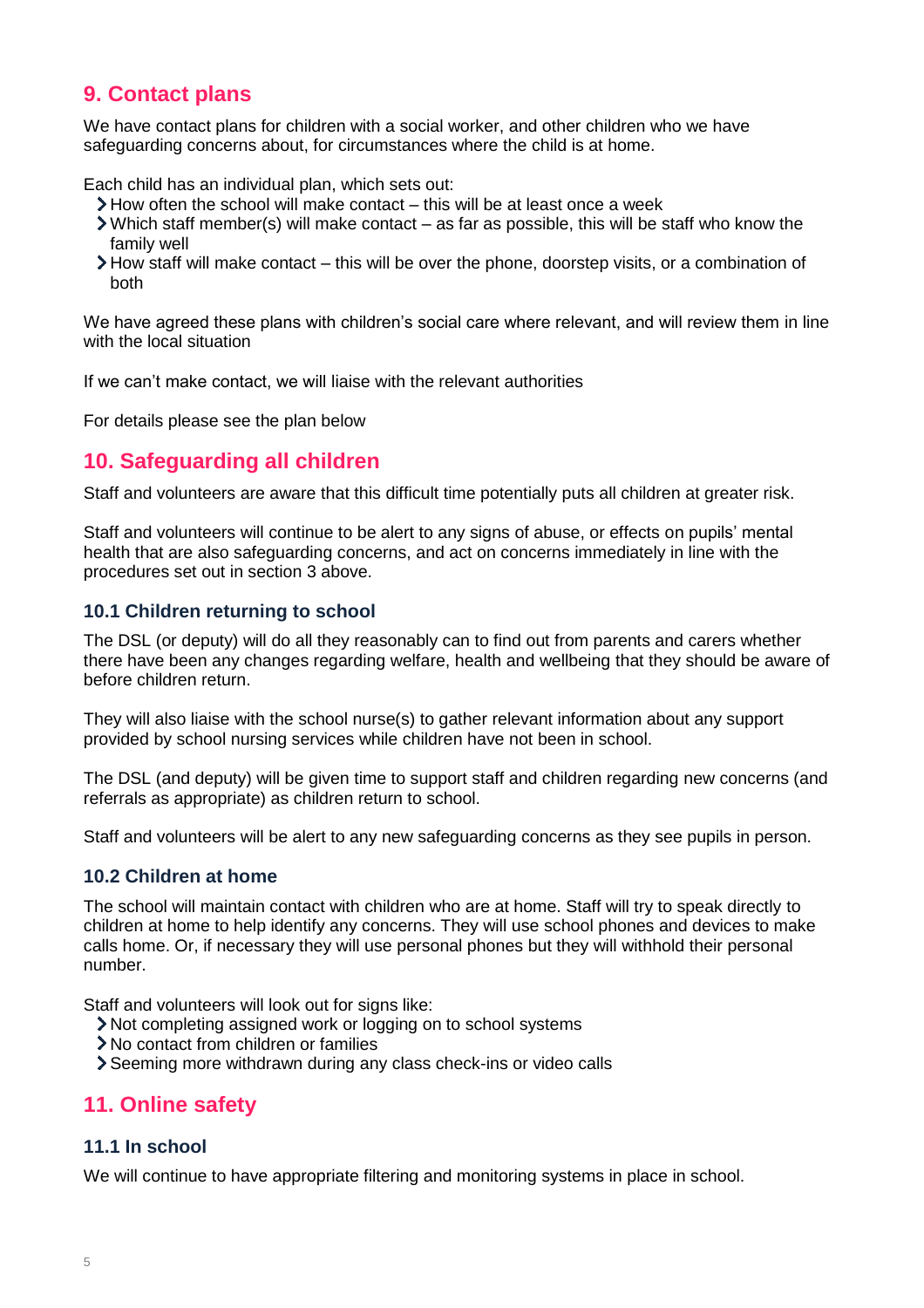#### **11.2 Outside school**

Where staff are interacting with children online, they will continue to follow our existing Social Media Policy and remote Learning Plan

Staff will continue to be alert to signs that a child may be at risk of harm online, and act on any concerns immediately, following our reporting procedures as set out in section 3 of this addendum Please see plan below.

We will make sure children know how to report any concerns they have back to our school, and signpost them to other sources of support too.

#### **11.3 Working with parents and carers**

We will make sure parents and carers:

- Are aware of the potential risks to children online and the importance of staying safe online
- $\blacktriangleright$  Know what our school is asking children to do online, where relevant, including what sites they will be using and who they will be interacting with from our school
- Are aware that they should only use reputable online companies or tutors if they wish to supplement the teaching and resources our school provides
- Know where else they can go for support to keep their children safe online

<span id="page-5-0"></span>Please see plan below

## **12. Mental health**

#### **12.1 Children returning to school**

Staff and volunteers will be aware of the possible effects that this period may have had on pupils' mental health. They will look out for behavioural signs, including pupils being fearful, withdrawn, aggressive, oppositional or excessively clingy, to help identify where support may be needed.

Year Leaders are aware of who this is likely to be and are prioritising their support. We have also increased our YL and SLT presence to be as proactive as possible. The school's Mental Health Support team have also been training online to be as skilled as possible.

#### **12.2 Children at home**

Where possible, we will continue to offer our current support for pupil mental health for all pupils. School Life Coach and our Mental Health Lead have both been either visiting, calling or email throughout closures and stayed in close contact with those that require it. We will also signpost all pupils, parents/carers and staff to other resources to support good mental health at this time.

When setting expectations for pupils learning remotely and not attending school, teachers will bear in mind the potential impact of the current situation on both children's and adults' mental health.

Staff and volunteers will be alert to mental health concerns in children who are at home, and act on these immediately, following our reporting procedures as set out in section 3 of this addendum this will continue in further closures – please see plane below.

## <span id="page-5-1"></span>**13. Staff and volunteer recruitment**

We continue to recognise the importance of robust safer recruitment procedures, so that staff and volunteers who work in our school are safe to work with children.

We will continue to follow our safer recruitment procedures, and part 3 of Keeping Children Safe in Education.

When carrying out DBS checks and right to work checks, we will follow the latest guidance from the DBS, Home Office and Immigration Enforcement as appropriate (for example, with regards to the process for verifying documents). We will inform candidates about the intended process as soon as reasonably practicable.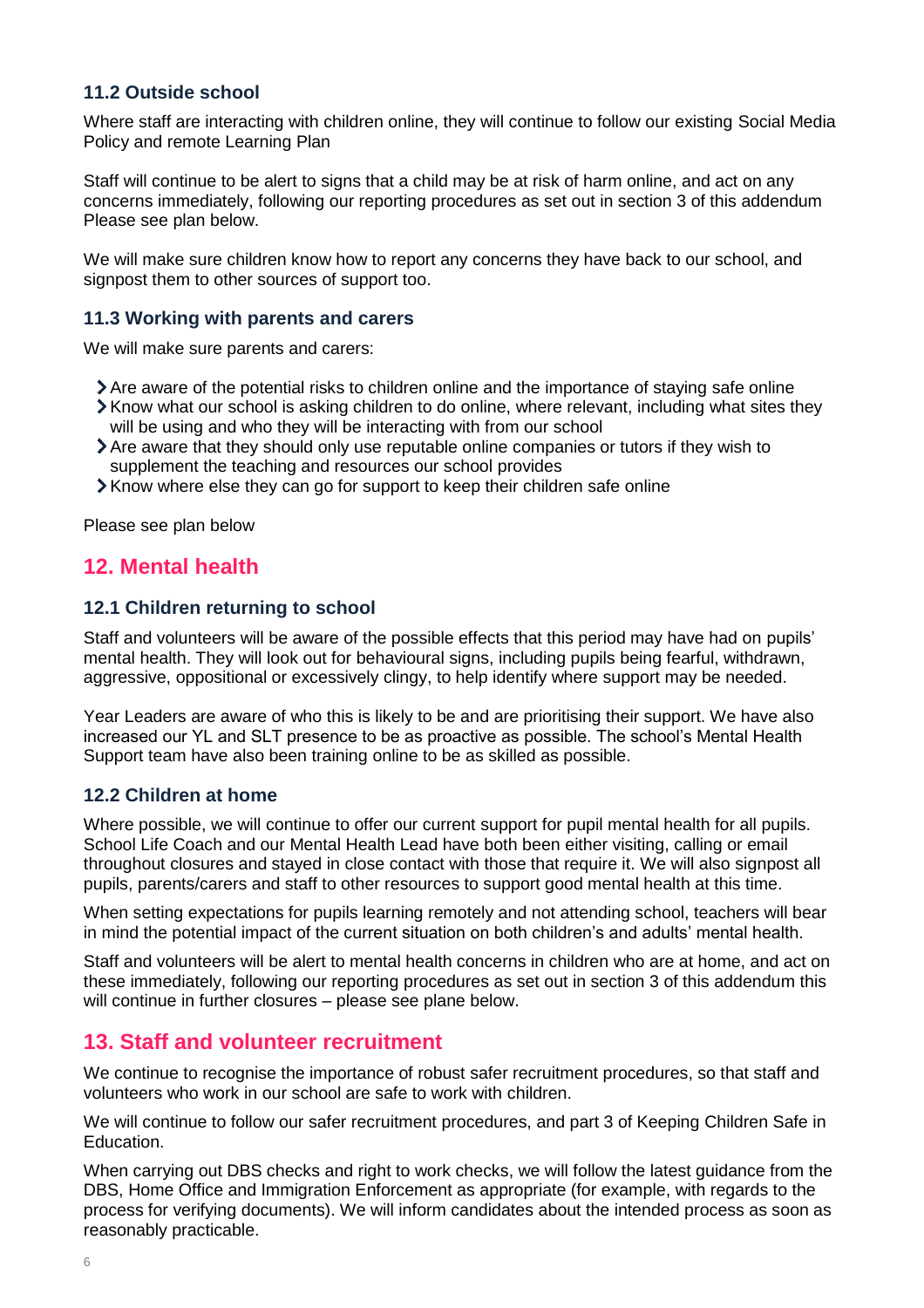We will continue to do our usual checks on new volunteers, and do risk assessments to decide whether volunteers who aren't in regulated activity should have an enhanced DBS check, in accordance with paragraphs 183-188 of Keeping Children Safe in Education.

## <span id="page-6-0"></span>**14. Safeguarding induction and training**

We will make sure staff and volunteers are aware of changes to our procedures and local arrangements.

New staff and volunteers will continue to receive a safeguarding induction in line with the expectations of Keeping Children Safe in Education.

## <span id="page-6-1"></span>**15. Monitoring arrangements**

This policy will be reviewed as guidance from the 3 local safeguarding partners, the LA or Department for Education is updated, and as a minimum each month by the DSL.

## <span id="page-6-2"></span>**16. Links with other policies**

This policy links to the following policies and procedures:

- > Child protection policy
- > Staff Code of Conduct
- $\triangleright$  IT acceptable use policy
- > Health and safety policy
- > Online safety policy
- School Covid-19 Risk Assessment
- Cantell School Behaviour Policy Covid-19 Addendum
- "remote learning plan (SGO)"
- The Covid-19 safeguarding Plan (below)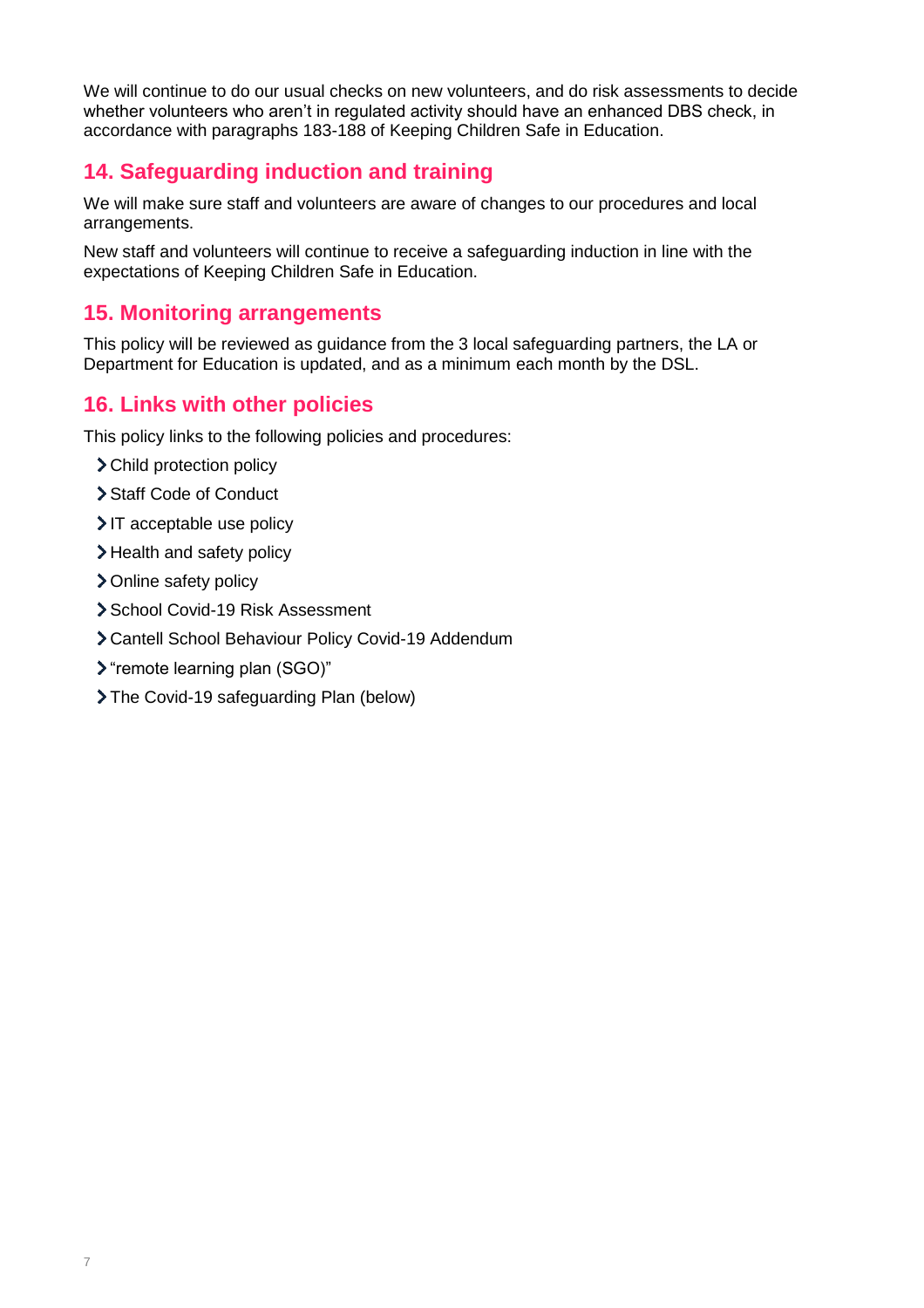## **Safeguarding policy Plan Covid-19**

This section of the Safeguarding policy addresses the additional challenges faced during the Covid-19 Pandemic.

For measures taken to keep all in the Cantell Community Safe please read:

- 1. Cantell School Covid-19 Risk Assessment
- 2. Cantell School Behaviour Policy Covid-19 Addendum
- 3. "remote learning plan (SGO)"

The rest of this plan highlights how we will keep our students safe during periods of prolonged absence due to quarantine, self-isolation and Illness and what we will do in event of a partial or full closure.

## **Section 1 – Designated Safeguarding Lead (DSL)**

- All contact numbers of DSLs are held at the city
- Ensured that a DSL qualified member of staff is in school at all times
- DSL and Deputy DSL are continuing to virtually meet and liaise with all SW and SS as appropriate
- Year Leaders have the necessary training, skills and knowledge to step into this role should DSL or Deputy DSL be incapacitated
- Further training will be obtained for Pastoral SLT to widen skill base
- Staff have been made aware of how to electronically raise a concern

## **Section 2 – Keeping Children Safe whilst in quarantine, self-isolation and Illness**

- Once the school is aware of a student who needs to stay home for 10-14 days the Year Leader will follow the "remote learning plan (SGO)" and ensure that staff are aware and setting work virtually or collecting paper based work for those with no computer access
- Work will be monitored as per this plan
- Regular contact from Year Leader will be conducted on needs based system;
	- o Non-FSM, no safeguarding concerns once per week
	- o FSM, no safeguarding concerns twice per week and ensure family has food and access to what they require
	- o LAC, CP, CIN and those with safeguarding concerns a minimum of twice per week, including speaking with child (a socially distanced home visit may be approved by DSL if required)
- In the event of a LAC, CP, CIN child being in quarantine/self-isolation the Deputy DSL will ensure the relevant social worker/agencies have been informed.
- For **all** students isolating or in quarantine, Year Leaders will ensure that the student has access to and know how to contact the school if required

## **Section 3 – Keeping Children Safe in the event of a Tier 2 restriction**

- The school would provide full time provision to vulnerable children those with social workers (LAC, CP, CIN), EHCPs and any others deemed vulnerable by the school – and to the children of critical workers
- The rest of the school would move to a rota system combining remote and onsite learning, with some years at home whilst others are in school or half year group at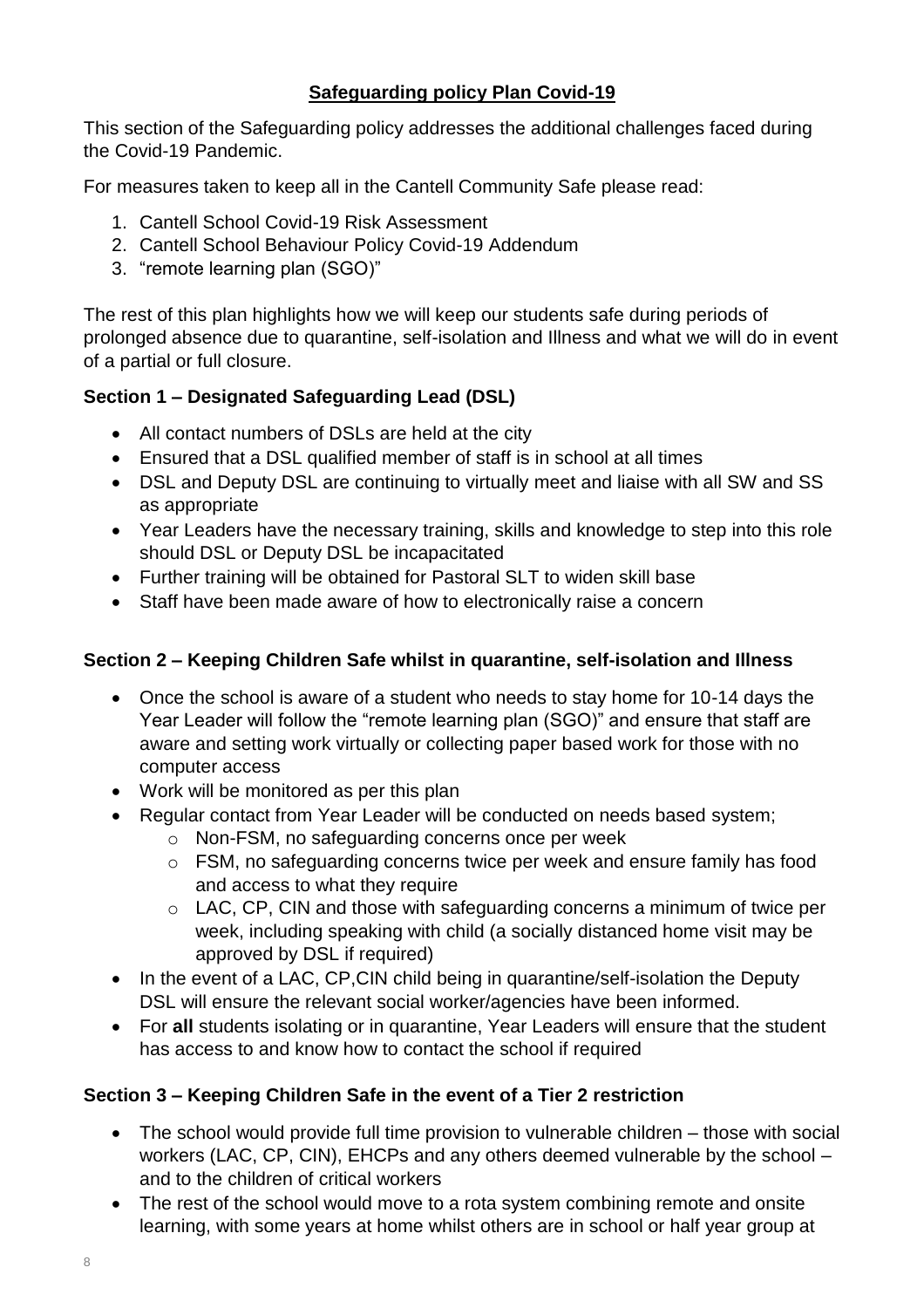home whilst other half in (SLT do we need to discuss and chose which – if half of each class at home them can sit 1 to a desk and safer – but harder on teaching staff as still teaching and setting whole class work but can teach same week twice or whole year group at home and staff to set whole class work – SGO)

- The process for ensuring the safety of the students will follow **Section 2** above
- If vulnerable children as defined above do not attend school as required then the Deputy DSL will ensure that the relevant social worker and agencies have been informed

## **Section 4 – Keeping Children Safe in the event of a Tier 3 or 4 restriction**

- In the event of a Tier 3 restriction the government will say which year regroups can attend school, the rest will switch to remote learning full time
- In the event of a Tier 4 restriction, all students will switch to remote learning full time
- $\bullet$  In both cases the school will provide full time provision to vulnerable children those with social workers (LAC, CP, CIN), EHCPs and any others deemed vulnerable by the school – and to the children of critical workers
- If vulnerable children as defined above do not attend school as required then the Deputy DSL will ensure that the relevant social worker and agencies have been informed
- In the event of a tier 3 or 4 restriction for non-vulnerable students the school will follow the "remote learning plan (SGO)"
- Contact with all students is done as follows:
	- Lesson A teachers emails welfare email once per week
	- Students have three days to respond
	- Non response is followed up by phone calls from Lesson A staff (unless on vulnerable list in which case this is forwarded straight to HOY)
	- Non contact via phone call is passed on to HOY
	- HOY then takes over contacting
	- $\bullet$  If contact is still not made home visit will be made having met all parts of SCC risk assessment for visiting
	- This will continue through traditional Easter break
- The weekly SMHW log is shared with HOY to cross check the non-contact list to see who has not been contacted or logged on to SMHW
- For any child who we have not heard from for a period (the length of which varies depending on prior concerns) will receive a drive by visit either by NGS or SLT on school based team. This is monitored in a central list by DSL, Deputy DSL and HOY
- Vulnerable students not attending during a tier 3 or 4 restriction the students would be risk assessed and our vulnerable children RAG rated highlighting where they are most at risk Those more at risk at home receive additional support – see below
- Contact with vulnerable children Green RAG rated is done as follows:
	- Vulnerable students not open to social services receive a weekly phone call from HOY
	- CIN students receive a weekly call from HOY
	- CP children receive two phone calls per week and a visual fortnightly check from NGS/DSL
	- LAC children receive two phone calls per week
- Contact with vulnerable children Amber/Red RAG rated is done as follows: